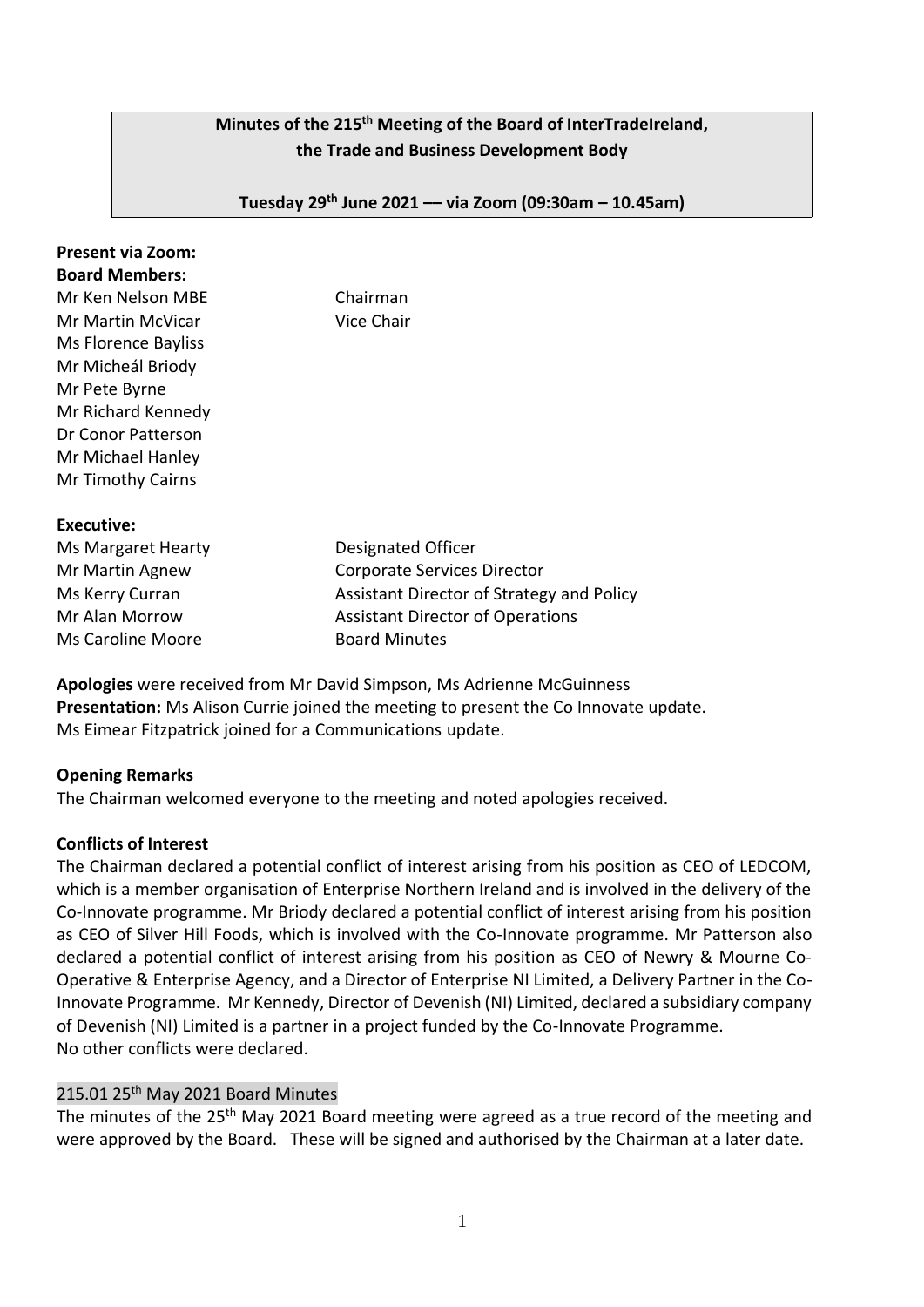#### Matters Arising

The Chairman advised that the first meeting of the Strategy Sub-committee took place in June and that Ms Hearty will provide an update.

#### Chairman's Business

The Chairman updated the Board that Ms Kim Ashton has resigned from her position as Board member. The NSMC has been informed and a letter of appreciation has been sent to her on behalf of the Board. The Shared Island Meeting took place recently and attended by the Chairman, Vice Chair and Mr Kennedy. All agreed there was good engagement and a follow up meeting has been scheduled with InterTradeIreland in the coming weeks.

Mr Kennedy noted that InterTradeIreland's strategy is well aligned with the Shared Island themes and should work in parallel using its experience and the Board are advised to encourage and support this initiative.

The Chairman advised that pending public health guidelines, the August Board would be held in person in Newry. He is hopeful the CEO process will be finalised by then.

### 215.02 Designated Officer Report

Ms Hearty presented the Designated Officer's report. She advised that plans were in place for a phased and blended return to the office from 13<sup>th</sup> September, in line with public health guidelines. Ms Hearty briefed the Board on the Strategy Subcommittee meeting, which took place on 16<sup>th</sup> June. One key area of discussion centred on the effectiveness of our corporate messaging and the committee agreed that ITI should benefit from promoting the work undertaken in helping businesses. The committee were briefed on the strategic priorities and discussed how to enhance these looking at 'where we were, where we are and where we want to go' with particular reference to cross border trade and within our remit. The committee were asked to consider how InterTradeIreland could enhance its trade offerings. The area of Clusters was discussed and how InterTradeIreland could be enablers where it makes economic sense. The need to enhance the profile of the Body in the Republic of Ireland was discussed including the benefits of having a physical presence. The Board expressed their interest in pursuing opportunities identified with the Shared Island Unit and Peace Plus.

The Board noted Ms Hearty's report.

### 215.03 Innovation Sub-committee Report

Mr Kennedy reported on the May Innovation Subcommittee and commented that twelve submissions were approved along with a change of work plan for one company, which had recognised a new opportunity.

The Innovation Sub-committee Report was noted. The Chairman thanked Mr Kennedy for his report.

#### 215.04 Trade Sub-committee Report

Ms Bayliss reported on the Trade Subcommittee. There were twelve applications assessed and eleven approved, a further one was deferred and a previous deferral approved.

The Trade Subcommittee Report was noted. The Chairman thanked Ms Bayliss for her report.

### 215.05 Operations Directorate Progress and Activity Report

Mr Morrow reported on operational activities for the first half of the year. Programmes are largely on track in terms of projected spend. The voucher programmes are currently ahead of target. Three candidates were successful in a recent recruitment campaign for Operations Managers.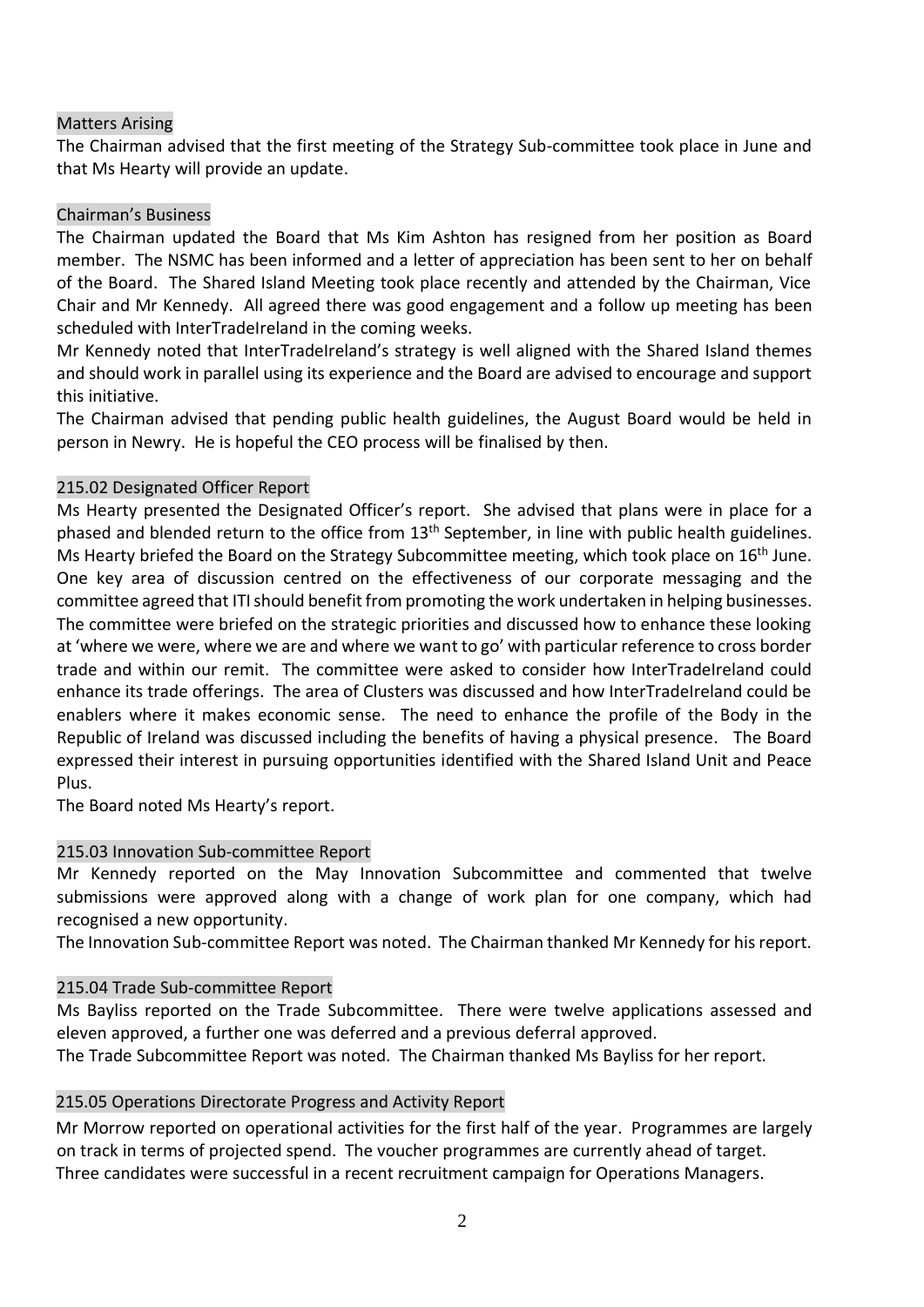Mr Morrow advised on the launch of a new learning element for Innovation Boost graduates in which Queen's University will provide a unique qualification for participants focussing on innovation and personal development. The host company will also have an opportunity to participate in the learning.

The Board noted the Operations Directorate Progress and Activity Reports and the Chairman thanked Mr Morrow for his report.

## 215.06 Co-Innovate Programme Update.

Ms Currie provided an update on the current delivery noting the significant progress made with Strand 4 and the challenging targets and timescales for Strand 2 in particular. An extension was approved by SEUPB for Strand 4 & 5 delivery In NI/ROI to end March 2023. Ms Currie briefed on the new Peace Plus initiative, which will have specific funding calls around economic regeneration and transformation. Anticipated proposal design will deliver supports to SMEs that align to the Corporate Plan, Govt. policies and Peace Plus programme objectives. To assist with this she advised on a request for tender for a specialist support for strategic research, scoping and development work to support proposal development, which was approved by the Board.

The Chairman noted the good relationship with SEUPB and his satisfaction on progress to date. There was discussion around the Strand 2 targets. The update on the Co- Innovate programme was noted.

## 215.08 Synergy Cluster Centre Proposal and Application

Ms Kerry Curran presented a proposal from through the Synergy programme. An ad hoc approach in economic strategies to clustering and a lack of understanding and consensus about what is a cluster has been identified. The potential for cross border economic growth through clusters is not yet being realised. The proposal provides an opportunity to bring together leading academics and researchers and provides the potential to develop clusters at a strategic and programme level.

The SLT considered the proposal and agreed on the added value. A detailed proposal was provided. The Chairman thanked Ms Curran for her presentation. The Board approved the proposal.

### 215.09 Governance and Financial Matters Report

Mr Agnew provided an update on the Governance and Financial Matters Report, noting the status of audit and current funding arrangements.

The Board noted the Governance and Financial Matters report. The Chairman thanked Mr Agnew for his report.

### 215.10 Tenders and Variations to Letters of Appointment

Mr Agnew had one tender for a specialist support for the Peace Plus proposal and application process to be procured by competitive tender.

The Board approved Mr Agnew's request. The Chairman thanked Mr Agnew for his report.

# 215.11 Communications Update

Mr Agnew presented the Communications report.

Ms Fitzpatrick joined the meeting for a discussion of options for a potential corporate and trade campaign to highlight InterTradeIreland's offerings across the island.